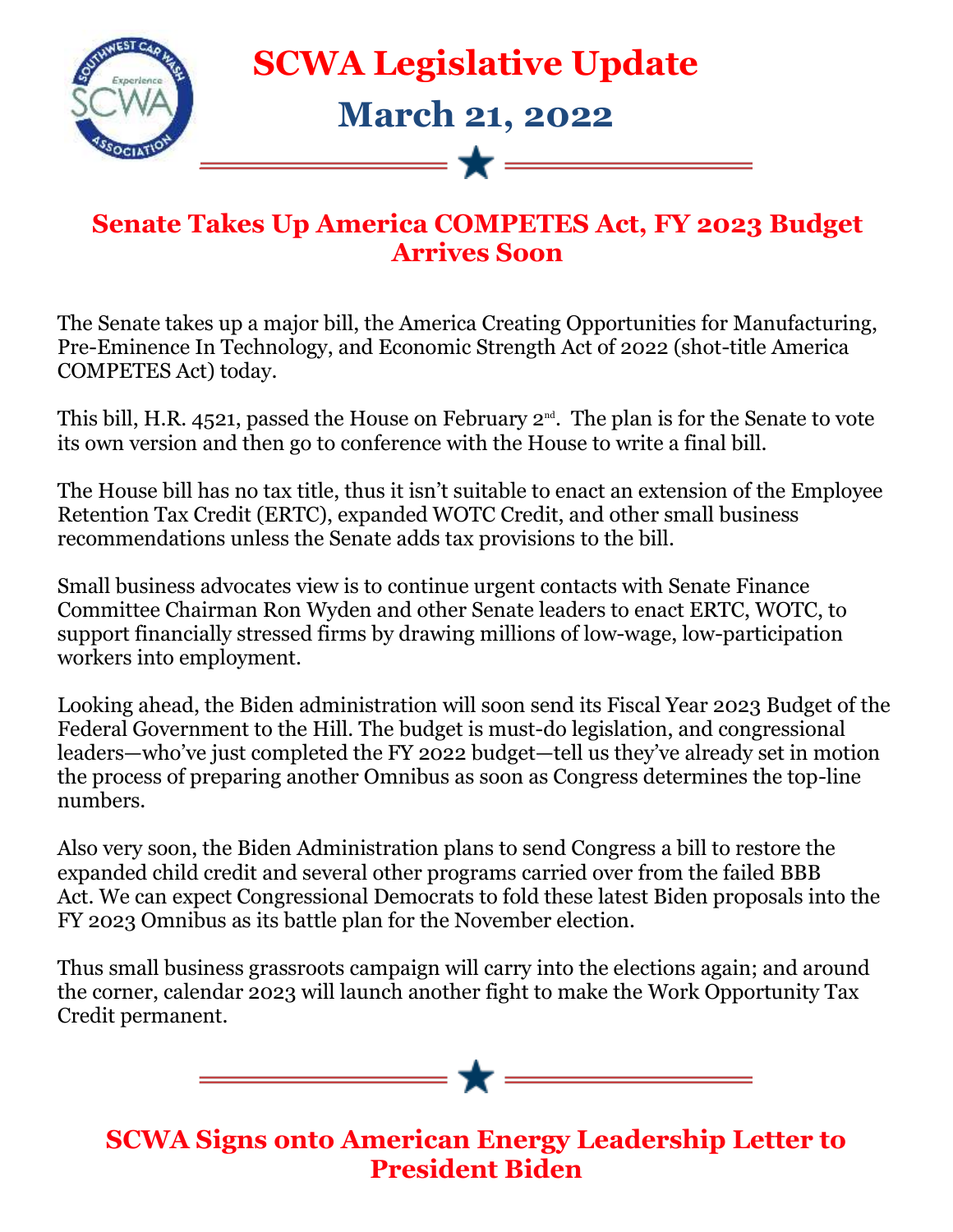## Dear Mr. President:

We appreciate your attention to the financial impact that energy issues, including the current geopolitical strife, existing and proposed policies, and the post-pandemic economic recovery are having on American's daily lives. As you know, increased costs for motor fuels and home heating are among the most significant financial obligations our citizens face. Coupled with overall inflation, which is compounded by surging energy prices, Americans are paying more for all goods and services – from a gallon of milk to an Uber ride – as manufacturers and service providers try to recover their energy costs.

It's important to remember that the U.S. led the world in oil and natural gas production with record highs in 2019, and the benefits of that status was shared by producing and non-producing states alike. The oil and natural gas industry comprised more than 11.3 million total jobs or 5.6 percent of total U.S. employment. This accounted for more than \$892.7 billion in labor income, or 6.8 percent of our nation's labor income.

The industry represents a significant part of our nation's economic and fiscal future, and our energy independence hinges on sound policy that incentivizes resource development, modernizes energy infrastructure, and streamlines burdensome regulations. Yet, despite the crisis in Ukraine, the inflation crippling our return to economic normalcy, and demand for petroleum products far outpacing supply, policymakers continue to hinder the oil and natural gas industry's efforts to increase production and reestablish our nation's energy independence, stability, and security.

To avoid further economic impact, policymakers and your administration could help ensure accessible, affordable, and reliable U.S. energy by doing the following:

- Provide certainty on oil and natural gas leasing by compelling the Department of Interior (DOI) to meet deadlines and honor its obligation to lease on federal lands and waters.
- Permit energy infrastructure and halt the Federal Energy Regulatory Commission's increased regulatory barriers for approving natural gas pipelines.
- Execute the laws that mandate the DOI to complete a long-term offshore program to avoid unnecessary production and development disruption. No offshore lease sales can be held without the five-year program in place and the next program, which should be in place by July 1, is severely behind schedule, and will not be finalized by the time the current program expires.

Without hyperbole, the need for abundant, dependable, and affordable energy has never been more important for our nation and the world – now and in the future. The U.S. Energy Information Administration expects that natural gas could provide 34 percent of U.S. primary energy demand in 2050, and the world's energy use in 2040 will still depend on oil and natural gas. The world needs energy leadership, and the U.S. is positioned to reassume the role.

We appreciate your consideration of the state of our nation's energy security as well as its impact on the world's energy needs. We look forward to collaborating with you and your administration on efforts to support policies that ensure long-term American energy leadership, security, and progress, including those that result in the continued operation of existing oil and natural gas pipelines, the construction of new pipelines, the resumption